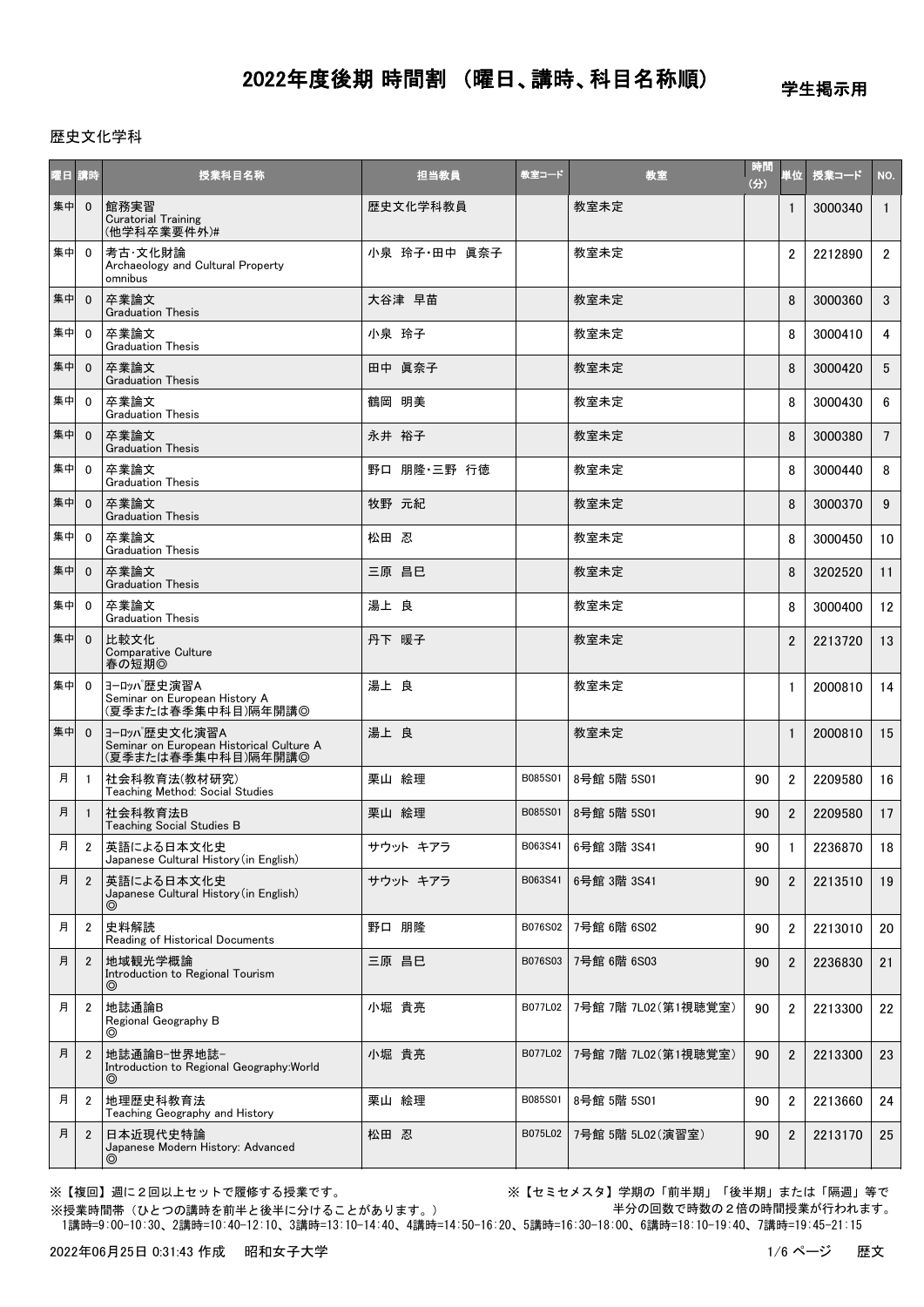学生掲示用

#### 歴史文化学科

| 曜日 講時 |                | 授業科目名称                                                              | 担当教員   | 教室コード                | 教室                         | 時間<br>(分) | 単位             | 授業コード   | NO. |
|-------|----------------|---------------------------------------------------------------------|--------|----------------------|----------------------------|-----------|----------------|---------|-----|
| 月     | $\overline{2}$ | 日本生活文化史概論<br>History of Japanese Domestic Culture<br>O              | 大谷津 早苗 | B077L04              | 7号館 7階 7L04 (第2視聴覚室)       | 90        | $\overline{2}$ | 2212960 | 26  |
| 月     | $\overline{2}$ | 民俗調査法<br>Introduction to Folkloric Researches<br>O                  | 後藤 麻衣子 | B074S02              | 7号館 4階 4S02                | 90        | $\overline{2}$ | 2213060 | 27  |
| 月     | 3              | 古文書解読<br>Decipherment of Antique Documents<br>O(2018年度以前入学者は◎)      | 三野 行徳  | B076S02              | 7号館 6階 6S02                | 90        | $\overline{2}$ | 2213110 | 28  |
| 月     | 3              | サブカルチャー論A<br>Study of Subcultures A<br>(「サブカルチャー論」履修済みの学生除く)◎       | 富山 由紀子 | B015S33              | 1号館 5階 5S33(合同講義室)         | 90        | $\overline{2}$ | 2213380 | 29  |
| 月     | 3              | 社会学概論<br>Introduction to Sociology                                  | 吉川 侑輝  | B076S03              | 7号館 6階 6S03                | 90        | $\overline{2}$ | 2213640 | 30  |
| 月     | 3              | 人文地理学概論<br>Introduction to Human Geography<br>◎                     | 三原 昌巳  | B063S41              | 6号館 3階 3S41                | 90        | $\overline{2}$ | 2212990 | 31  |
| 月     | 3              | 日本芸能史<br>History of Japanese Performing Arts<br>O                   | 大谷津 早苗 | B077L04              | 7号館 7階 7L04(第2視聴覚室)        | 90        | $\overline{2}$ | 2213360 | 32  |
| 月     | 3              | 日本古代史<br>Japanese Ancient History<br>○(2019年度以前入学者は◎)               | 井上 正望  | B074S02              | 7号館 4階 4S02                | 90        | $\overline{2}$ | 2227140 | 33  |
| 月     | 3              | 有職故実<br>Court and Practice and Usages<br>2019年度以前入学者の履修可能範囲は◎       | 久保 貴子  | B077L02              | 7号館 7階 7L02 (第1視聴覚室)       | 90        | $\overline{2}$ | 2213210 | 34  |
| 月     | $\overline{4}$ | 日本近現代史<br>Japanese Modern History<br>O(2019年度以前入学者は◎)               | 松田 忍   | B077L02              | 7号館 7階 7L02(第1視聴覚室)        | 90        | $\overline{2}$ | 2213160 | 35  |
| 月     | $\overline{4}$ | 日本思想史<br>History of Japanese Thought<br>⊚                           | 水野 博太  | B076S02              | 7号館 6階 6S02                | 90        | $\overline{c}$ | 2213200 | 36  |
| 月     | $\overline{4}$ | 文書情報管理論<br>Document and Information Management<br>○(2019年度以前入学者は◎)  | 野口 朋隆  | B077L04              | 7号館 7階 7L04(第2視聴覚室)        | 90        | $\overline{2}$ | 2274530 | 37  |
| 火     | $\overline{2}$ | 考古学実習B<br>Recording Technique:Archaeological Finds<br>O             | 小泉 玲子  | B072L03              | 7号館 2階 2L03 (博物館学実習<br>室)  | 90        | $\mathbf{1}$   | 2213520 | 38  |
| 火     | $\overline{2}$ | 日本近世史<br>Early Modern History of Japan<br>○(2018年度以前入学者は◎)          | 野口 朋隆  | B076S03              | 7号館 6階 6S03                | 90        | $\overline{2}$ | 2213140 | 39  |
| 火     | $\overline{2}$ | 文化人類学概論<br>Introduction to Cultural Anthropology<br>⊚               | 上杉 妙子  | B077L02              | 7号館 7階 7L02(第1視聴覚室)        | 90        | 2              | 2212980 | 40  |
| 火     | $\overline{2}$ | 倫理学概論<br>Introduction to Ethics                                     | 田中 丹史  | B063S41 ·<br>B065S43 | 6号館 3階 3S41 6号館 5階<br>5S43 | 90        | $\overline{2}$ | 2213650 | 41  |
| 火     | 3              | 西洋史史料解読<br>Reading of Western HistoricalDocuments<br>$\circledcirc$ | 湯上 良   | B072L03              | 7号館 2階 2L03(博物館学実習<br>室)   | 90        | $\overline{2}$ | 2213030 | 42  |
| 火     | 3              | 原典講読<br>Reading: Foreign Language Original Text                     | 湯上 良   | B072L03              | 7号館 2階 2L03(博物館学実習<br>室)   | 90        | $\overline{2}$ | 2213030 | 43  |
| 火     | 3              | 考古学概論<br>Introduction to Archaeology<br>⊚                           | 小泉 玲子  | B077L02              | 7号館 7階 7L02(第1視聴覚室)        | 90        | $\overline{2}$ | 2213000 | 44  |
| 火     | 3              | 西洋服飾史<br>History of European Costume<br>○(2019年度以前入学者は◎)            | 小山 直子  | B076S03              | 7号館 6階 6S03                | 90        | $\overline{2}$ | 2213420 | 45  |
| 火     | 3              | 禅と日本文化<br>Zen and Japanese Culture<br>⊚                             | 佐藤 秀孝  | OL                   | オンライン授業                    | 90        | $\overline{2}$ | 2213480 | 46  |
| 火     | 3              | 東洋史演習<br>Seminar on Asian History                                   | 牧野 元紀  | B076S02              | 7号館 6階 6S02                | 90        | 1              | 2213820 | 47  |

※【複回】週に2回以上セットで履修する授業です。 ※【セミセメスタ】学期の「前半期」「後半期」または「隔週」等で 半分の回数で時数の2倍の時間授業が行われます。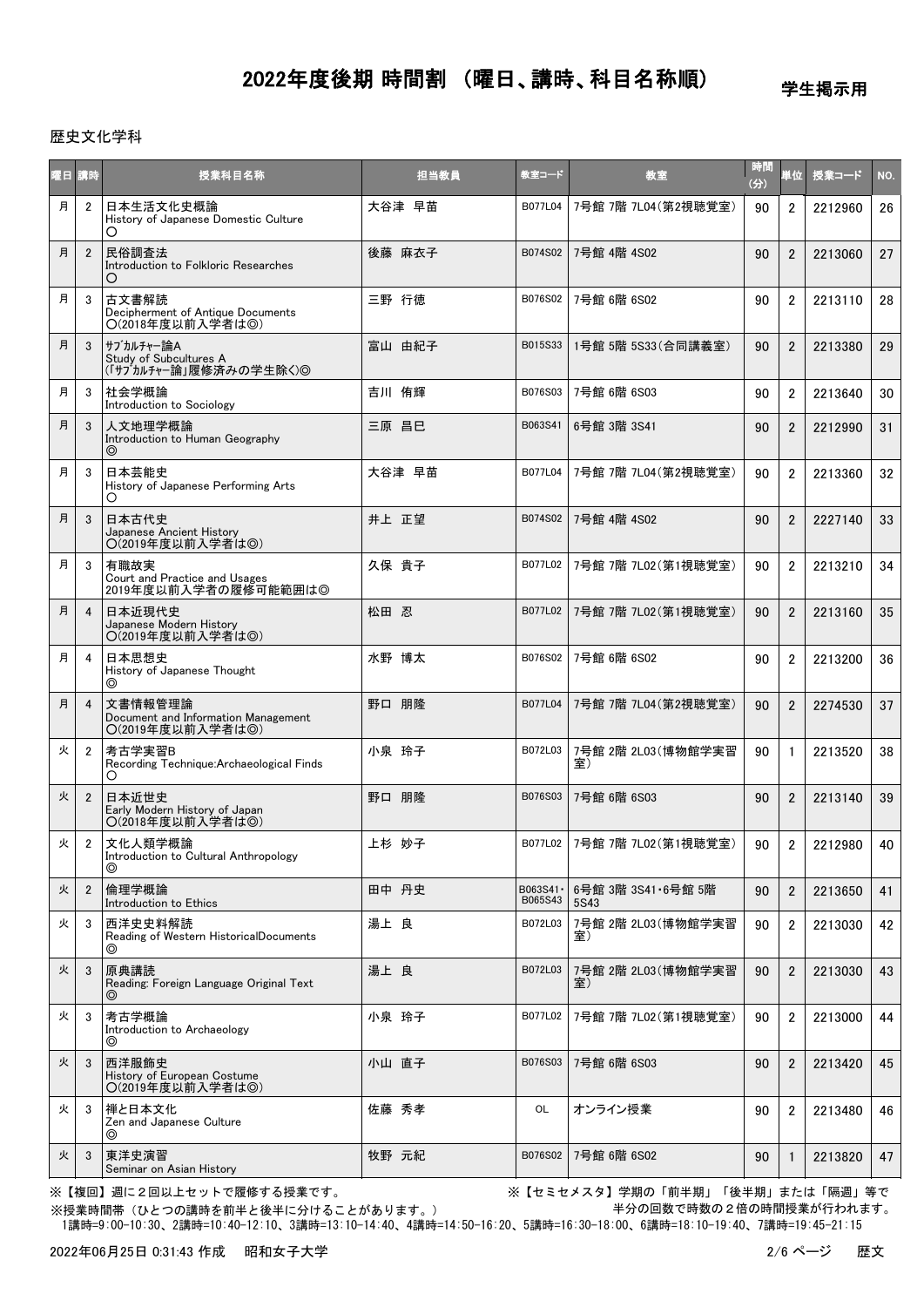学生掲示用

#### 歴史文化学科

| 曜日 講時 |    | 授業科目名称                                                                     | 担当教員                         | 教室コード                | 教室                                                | 時間<br>(3) | 単位             | 授業コード   | NO. |
|-------|----|----------------------------------------------------------------------------|------------------------------|----------------------|---------------------------------------------------|-----------|----------------|---------|-----|
| 火     | 3  | 日本建築史<br>History of Japanese Architecture<br>⊚                             | 堀内 正昭                        | B077L04              | 7号館 7階 7L04(第2視聴覚室)                               | 90        | $\overline{2}$ | 2213340 | 48  |
| 火     | 3  | 日本建築史<br>History of Japanese Architecture<br>⊚                             | 堀内 正昭                        | B077L04              | 7号館 7階 7L04 (第2視聴覚室)                              | 90        | $\overline{2}$ | 2213340 | 49  |
| 火     | 3  | 日本建築史(幕末·明治以後)<br>History of Japanese Architecture<br>⊚                    | 堀内 正昭                        | B077L04              | 7号館 7階 7L04(第2視聴覚室)                               | 90        | $\overline{2}$ | 2213340 | 50  |
| 火     | 3  | 日本史演習A<br>Seminar on Japanese History A                                    | 野口 朋隆・三野 行徳                  | B063S41              | 6号館 3階 3S41                                       | 90        | $\mathbf{1}$   | 2213730 | 51  |
| 火     | 3  | 日本女性史<br>History of Japanese Women                                         | 高松 百香                        | B014S06              | 1号館 4階 4S06                                       | 90        | $\overline{2}$ | 2213180 | 52  |
| 火     | 3  | 日本美術史基礎<br>Japanese Art History: Basic                                     | 鶴岡 明美                        | B074S02              | 7号館 4階 4S02                                       | 90        | $\overline{2}$ | 2213040 | 53  |
| 火     | 3  | 歴史文化演習<br>Seminar on History and Culture                                   | 三原 昌巳                        | B086L06              | 8号館 6階 6L06 (PC教室E)                               | 90        | $\mathbf{1}$   | 2236850 | 54  |
| 火     | 4  | 古代オリエント文化史<br>Cultural History of Ancient Near East<br>⊚                   | 渡井 葉子                        | B076S02              | 7号館 6階 6S02                                       | 90        | $\overline{2}$ | 2213220 | 55  |
| 火     | 4  | ジェンダー論<br>Gender Studies                                                   | 大曽根 悠                        | B076S03              | 7号館 6階 6S03                                       | 90        | $\overline{2}$ | 2212900 | 56  |
| 火     | 4  | 西洋史演習<br>Seminar on History of Western World                               | 湯上 良                         | B075L02              | 7号館 5階 5L02 (演習室)                                 | 90        | $\mathbf{1}$   | 2213750 | 57  |
| 火     | 4  | 西洋美術史特論<br>History of European Art:Advanced<br>O(2018年度以前入学者は◎)            | 永井 裕子                        | B074S02              | 7号館 4階 4S02                                       | 90        | $\overline{2}$ | 2213330 | 58  |
| 火     | 4  | 西洋美術史特論ースペイン美術ー<br>History of Spanish Art<br>O(2018年度以前入学者は◎)              | 永井 裕子                        | B074S02              | 7号館 4階 4S02                                       | 90        | $\overline{2}$ | 2213330 | 59  |
| 火     | 4  | 日本中世史<br>Japanese Medieval History<br>O                                    | 高松 百香                        | B014S06              | 1号館 4階 4S06                                       | 90        | $\overline{2}$ | 2213130 | 60  |
| 火     | 4  | 博物館学C-博物館経営論·情報論-<br>Museology C<br>(他学科卒業要件外)#                            | 我妻 直美                        | B077L02              | 7号館 7階 7L02 (第1視聴覚室)                              | 90        | $\overline{2}$ | 2213590 | 61  |
| 火     | 4  | 博物館経営論<br>Theory of Museum Management<br>(他学科卒業要件外)#                       | 我妻 直美                        | B077L02              | 7号館 7階 7L02 (第1視聴覚室)                              | 90        | $\overline{2}$ | 2213590 | 62  |
| 火     | 4  | 文化財の見かたと保存活用<br>View and Conservation of Cultural Assets<br>$\circledcirc$ | 堀内 正昭                        | B077L04              | 7号館 7階 7L04(第2視聴覚室)                               | 90        | $\overline{2}$ | 2236880 | 63  |
| 火     | 4  | 文化財保護行政論<br>Administration of Historic Preservation                        | 須田 英一                        | B072L03              | 7号館 2階 2L03 (博物館学実習<br>室)                         | 90        | $\overline{2}$ | 2213570 | 64  |
| 火     | 4  | 歴史文化演習<br>Seminar on History and Culture                                   | 鶴岡 明美                        | B072L02 ·<br>B074S02 | 7号館 2階 2L02(歴文演習室) ·<br>7号館 4階 4S02               | 90        | $\mathbf{1}$   | 2213880 | 65  |
| 火     | 5  | 江戸時代論<br>Theory of Edo Period                                              | 鶴岡 明美<br>野口 朋隆<br>明美·大谷津 早苗· | B077L02              | 7号館 7階 7L02 (第1視聴覚室)                              | 90        | $\overline{2}$ | 2236810 | 66  |
| 火     | 5  | 記録史料論<br>Theory of record historicalmaterials<br>O                         | 三野 行徳                        | B076S02              | 7号館 6階 6S02                                       | 90        | $\overline{2}$ | 2273900 | 67  |
| 火     | 5  | 世界史通論<br>Outline of World History                                          | 大曽根 悠                        | B076S03              | 7号館 6階 6S03                                       | 90        | $\overline{2}$ | 2212910 | 68  |
| 火     | 5  | 歴史文化演習<br>Seminar on History and Culture                                   | 永井 裕子                        | B072L02·<br>B072L03  | 7号館 2階 2L02(歴文演習室) •<br>7号館 2階 2L03 (博物館学実習<br>室) | 90        | $\mathbf{1}$   | 2213890 | 69  |
| 水     | -1 | 宗教学概論<br>Introduction to History of Religions<br>◎                         | 中村 圭志                        | B086L01              | 8号館 6階 6L01 (オーロラホー<br>ル)                         | 90        | $\overline{2}$ | 2213440 | 70  |

※【複回】週に2回以上セットで履修する授業です。 ※【セミセメスタ】学期の「前半期」「後半期」または「隔週」等で 半分の回数で時数の2倍の時間授業が行われます。

 1講時=9:00-10:30、2講時=10:40-12:10、3講時=13:10-14:40、4講時=14:50-16:20、5講時=16:30-18:00、6講時=18:10-19:40、7講時=19:45-21:15 ※授業時間帯(ひとつの講時を前半と後半に分けることがあります。)

2022年06月25日 0:31:43 作成 昭和女子大学 3/6 ページ 歴文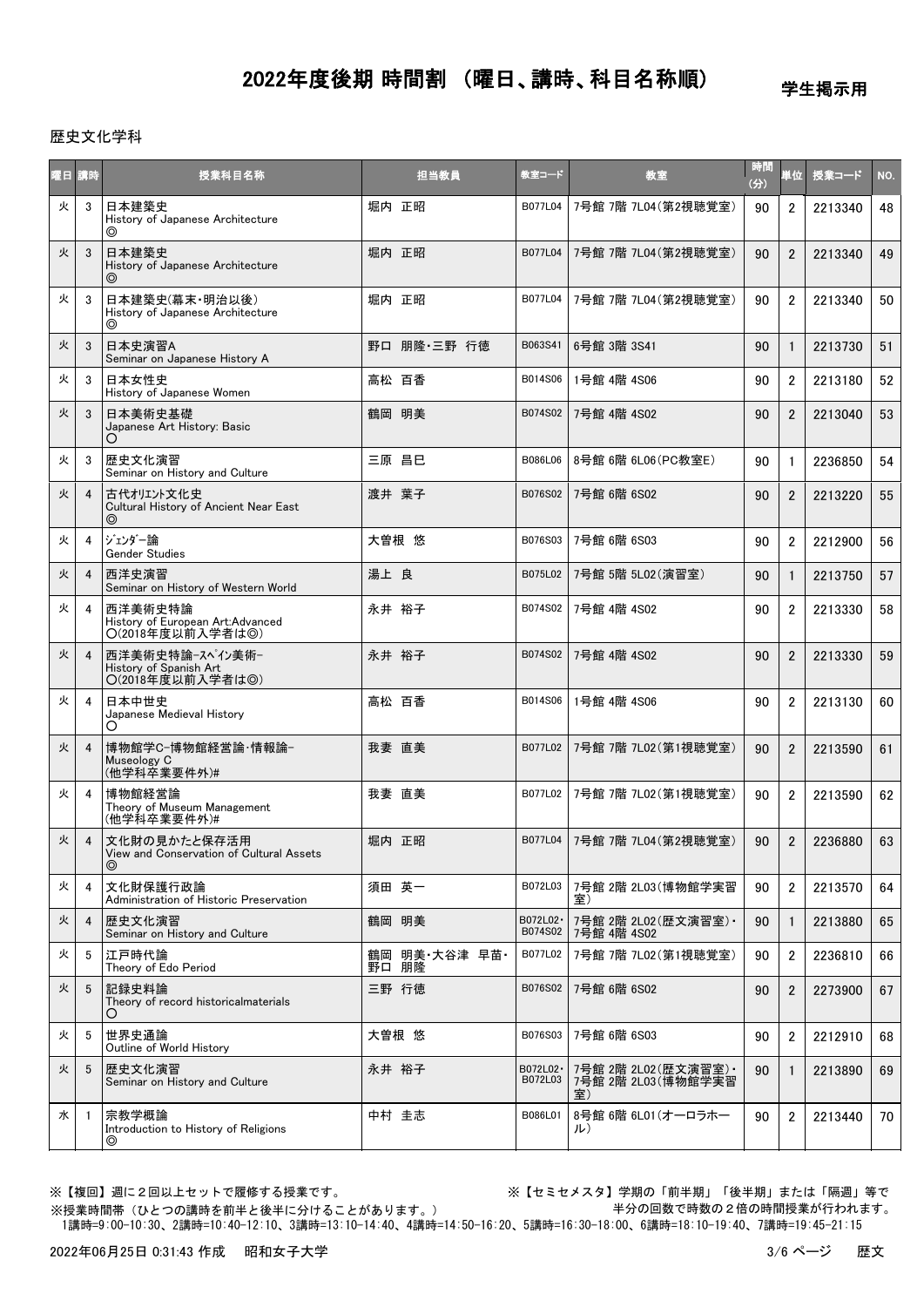学生掲示用

### 歴史文化学科

| 曜日 講時 |                | 授業科目名称                                                                         | 担当教員                                                                                           | 教室コード                                                                                                                                         | 教室                                                                                                                                                                                                                                                             | 時間<br>(分) | 単位             | 授業コード   | NO. |
|-------|----------------|--------------------------------------------------------------------------------|------------------------------------------------------------------------------------------------|-----------------------------------------------------------------------------------------------------------------------------------------------|----------------------------------------------------------------------------------------------------------------------------------------------------------------------------------------------------------------------------------------------------------------|-----------|----------------|---------|-----|
| 水     | $\overline{2}$ | 歴史文化概論<br>Introduction to History and Culture                                  | 歴史文化学科教員・小泉<br>玲子·大谷津 早苗·松田<br>忍野口 朋隆 鶴岡 明<br>美 田中 眞奈子 牧野 元<br>紀 三原 昌巳 永井 裕<br>子·湯上<br>良 三野 行徳 | B102S01                                                                                                                                       | 10号館 2階 2S01                                                                                                                                                                                                                                                   | 90        | $\overline{2}$ | 2236790 | 71  |
| 水     | $\overline{2}$ | 歴史文化基礎 II<br>Basic Studies on History and Culture II                           | 歴史文化学科教員・小泉<br>玲子 大谷津 早苗 松田<br>忍 野口 朋隆 鶴岡 明<br>美 田中 眞奈子 牧野<br>く、ニー原 昌巳・永井 裕<br>子・湯上 良・三野 行徳    | B076S03-<br>B072L02·<br>B075L02 ·<br>B072L03-<br>B074S02·<br>B076S02-<br>B073L03-<br>B077L02·<br>B074L03·<br>B077L04 ·<br>B073L02·<br>B073L04 | 7号館 6階 6S03·7号館 2階<br>2L02(歴文演習室) 7号館 5階<br>5L02(演習室) 7号館 2階 2L03<br>(博物館学実習室) 7号館 4階<br>4S02 7号館 6階 6S02 7号館 3<br>階 3L03 第1素材科学実習<br>室) 7号館 7階 7L02 (第1視聴<br>– 覚室)7号館 4階 4L03(第2素<br>材材料学実習室)7号館 7階<br>7L04(第2視聴覚室) 7号館 3階<br>3L02 7号館 3階 3L04(第3造<br>形科学実習室) | 90        | $\overline{2}$ | 2271360 | 72  |
| 水     | 3              | 西洋美術史演習<br>Seminar on History of European Art                                  | 永井 裕子                                                                                          | B072L03-<br>B072L02                                                                                                                           | 7号館 2階 2L03 (博物館学実習<br>室) 7号館 2階 2L02 (歴文演習                                                                                                                                                                                                                    | 90        | $\mathbf{1}$   | 2213770 | 73  |
| 水     | 3              | 地域文化演習<br>Seminar in Regional Culture                                          | 三原 昌巳                                                                                          | B015L31                                                                                                                                       | 1号館 5階 5L31 (PC教室L)                                                                                                                                                                                                                                            | 90        | $\mathbf{1}$   | 2236860 | 74  |
| 水     | 3              | 地理学演習<br>Seminar on Geography                                                  | 三原 昌巳                                                                                          | B015L31                                                                                                                                       | 1号館 5階 5L31 (PC教室L)                                                                                                                                                                                                                                            | 90        | $\mathbf{1}$   | 2236860 | 75  |
| 水     | 3              | 日本考古学演習<br>Seminar on Japanese Archaeology                                     | 小泉 玲子                                                                                          | B073L02                                                                                                                                       | 7号館 3階 3L02                                                                                                                                                                                                                                                    | 90        | $\mathbf{1}$   | 2213800 | 76  |
| 水     | 3              | 日本美術史特論<br>History of Japanese Art: Advanced<br>O                              | 鶴岡 明美                                                                                          | B077L04                                                                                                                                       | 7号館 7階 7L04(第2視聴覚室)                                                                                                                                                                                                                                            | 90        | $\overline{2}$ | 2213310 | 77  |
| 水     | 3              | 歴史文化演習<br>Seminar on History and Culture                                       | 田中 眞奈子                                                                                         | B073L04 ·<br>B073L03                                                                                                                          | 7号館 3階 3L04 (第3造形科学<br>実習室) 7号館 3階 3L03(第1<br>素材科学実習室)                                                                                                                                                                                                         | 90        | $\mathbf{1}$   | 2213940 | 78  |
| 水     | 3              | 歴史文化演習<br>Seminar on History and Culture                                       | 野口 朋隆·三野 行徳                                                                                    | B063S41                                                                                                                                       | 6号館 3階 3S41                                                                                                                                                                                                                                                    | 90        | $\mathbf{1}$   | 2213840 | 79  |
| 水     | 3              | 歴史文化演習<br>Seminar on History and Culture                                       | 牧野 元紀                                                                                          | B076S02                                                                                                                                       | 7号館 6階 6S02                                                                                                                                                                                                                                                    | 90        | $\mathbf{1}$   | 2213860 | 80  |
| 水     | 3              | 歴史文化演習<br>Seminar on History and Culture                                       | 湯上 良                                                                                           | B075L02                                                                                                                                       | 7号館 5階 5L02(演習室)                                                                                                                                                                                                                                               | 90        | $\mathbf{1}$   | 2213870 | 81  |
| 木     | $\mathbf{1}$   | 博物館資料保存論<br>Museology: Conservation<br>(他学科卒業要件外)#                             | 田中 眞奈子                                                                                         | B077L02                                                                                                                                       | 7号館 7階 7L02 (第1視聴覚室)                                                                                                                                                                                                                                           | 90        | $\overline{2}$ | 2213610 | 82  |
| 木     | $\overline{1}$ | 歴史文化と社会 Ⅱ<br>History and Cultures and Society I                                | 歴史文化学科教員·鶴岡<br>明美                                                                              | B076S03                                                                                                                                       | 7号館 6階 6S03                                                                                                                                                                                                                                                    | 90        | $\overline{2}$ | 2273890 | 83  |
| 木     | 2              | 宗教文化史基礎<br>History of Religious Culture: Basic<br>◎                            | 阿部 美香                                                                                          | B014S03                                                                                                                                       | 1号館 4階 4S03                                                                                                                                                                                                                                                    | 90        | 2              | 2213470 | 84  |
| 木     | $\overline{2}$ | 西洋史概論<br>Introduction to European History<br>一般教養科目「西洋史」との重複履修不可 ◎             | 湯上 良                                                                                           | B077L02                                                                                                                                       | 7号館 7階 7L02(第1視聴覚室)                                                                                                                                                                                                                                            | 90        | $\overline{2}$ | 2212930 | 85  |
| 木     | $\overline{2}$ | 東洋史史料解読<br>Reading of Orient Historical Documents<br>O                         | 牧野 元紀                                                                                          | B077L04                                                                                                                                       | 7号館 7階 7L04 (第2視聴覚室)                                                                                                                                                                                                                                           | 90        | $\overline{2}$ | 2236840 | 86  |
| 木     | $\overline{2}$ | 博物館情報・メディア論<br>Museum Mediation / Communication Theory<br>(他学科卒業要件外)# 前·後期同一内容 | 八柳 サエ                                                                                          | B076S02                                                                                                                                       | 7号館 6階 6S02                                                                                                                                                                                                                                                    | 90        | $\overline{2}$ | 2213620 | 87  |
| 木     | $\overline{c}$ | 博物館資料論<br>Museology: Materials<br>(他学科卒業要件外)#                                  | 永井 裕子                                                                                          | B076S03                                                                                                                                       | 7号館 6階 6S03                                                                                                                                                                                                                                                    | 90        | $\overline{2}$ | 2213580 | 88  |
| 木     | $\overline{2}$ | 文化財保存学演習<br>Seminar on Conservation of Cultural Property                       | 田中 眞奈子                                                                                         | B073L04 ·<br>B073L03                                                                                                                          | 7号館 3階 3L04 (第3造形科学<br>実習室)·7号館 3階 3L03(第1<br>素材科学実習室)                                                                                                                                                                                                         | 90        | $\mathbf{1}$   | 2213830 | 89  |
| 木     | $\overline{2}$ | 歴史文化特論-寺社縁起の世界-<br>Japanese History and Culture: Advanced<br>⊚                 | 阿部 美香                                                                                          | B014S03                                                                                                                                       | 1号館 4階 4S03                                                                                                                                                                                                                                                    | 90        | $\overline{2}$ | 2213470 | 90  |

※【複回】週に2回以上セットで履修する授業です。 インディング インディング (セミセメスタ) 学期の「前半期」「後半期」または「隔週」等で 半分の回数で時数の2倍の時間授業が行われます。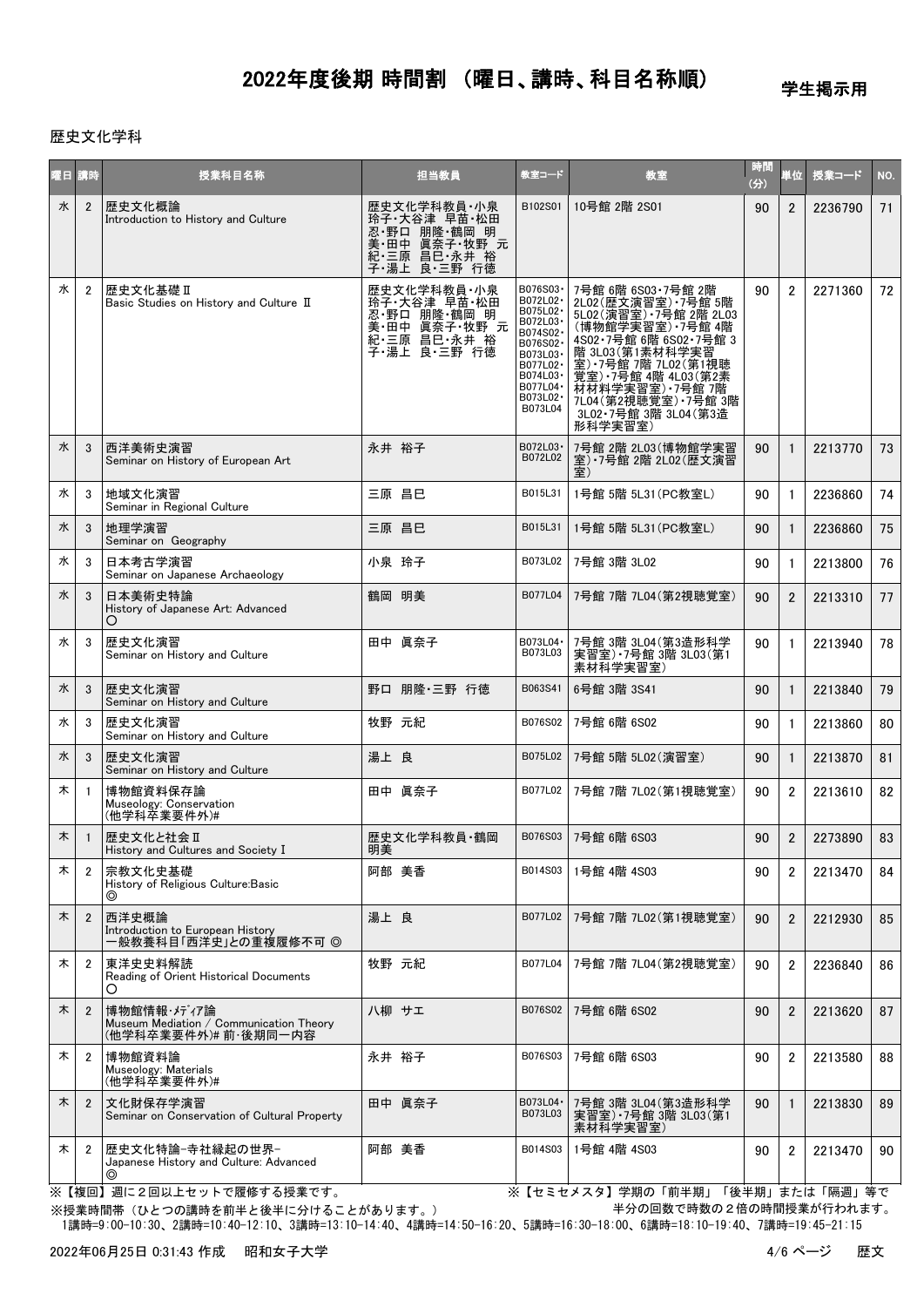学生掲示用

### 歴史文化学科

| 曜日 | 請時             | 授業科目名称                                                                        | 担当教員       | 教室コード   | 教室                            | 時間<br>(3) | 単位             | 授業コード   | NO. |
|----|----------------|-------------------------------------------------------------------------------|------------|---------|-------------------------------|-----------|----------------|---------|-----|
| 木  | 3              | 近代と地域文化<br>Advanced Lecture on Regional Cultural                              | 遠藤 由紀子     | B076S03 | 7号館 6階 6S03                   | 90        | $\overline{2}$ | 2213400 | 91  |
| 木  | 3              | 西洋史特論<br>History of Western World: Advanced<br>O(2019年度以前入学者は◎)               | 湯上 良       | B014S34 | 1号館 4階 4S34 (合同講義室)           | 90        | $\overline{2}$ | 2213230 | 92  |
| 木  | 3              | 西洋美術史基礎<br>History of European Art: Basic                                     | 永井 裕子      | B035S02 | 3号館 5階 5S02                   | 90        | $\overline{2}$ | 2213050 | 93  |
| 木  | 3              | 東洋史概説<br>Introduction to Asian History<br>一般教養科目「東洋史」との重複履修不可 〇               | 牧野 元紀      | B076S02 | 7号館 6階 6S02                   | 90        | $\overline{2}$ | 2213240 | 94  |
| 木  | 3              | 東洋史概論<br>- Introduction to the History of Oriental<br>一般教養科目「東洋史」との重複履修不可 〇   | 牧野 元紀      | B076S02 | 7号館 6階 6S02                   | 90        | $\overline{2}$ | 2213240 | 95  |
| 木  | 3              | 日本近世史特論<br>History of JP Early Modern: Advanced<br>〇(2019年度以降入学者は◎)           | 野口 朋隆      | B063S41 | 6号館 3階 3S41                   | 90        | $\overline{2}$ | 2213150 | 96  |
| 木  | 3              | 日本美術史演習<br>Seminar on Japanese Art History                                    | 鶴岡 明美      | B075L02 | 7号館 5階 5L02(演習室)              | 90        | $\mathbf{1}$   | 2213760 | 97  |
| 木  | 3              | 日本服飾史<br>History of Japanese Costume<br>Ő                                     | 安蔵 裕子      | B077L02 | 7号館 7階 7L02 (第1視聴覚室)          | 90        | $\overline{2}$ | 2213410 | 98  |
| 木  | 3              | 仏教文化史<br>History of Japanese Buddhism Culture                                 | 阿部 美香      | B077L04 | 7号館 7階 7L04 (第2視聴覚室)          | 90        | $\overline{2}$ | 2213450 | 99  |
| 木  | 3              | 文化財保存学基礎<br>Base of Conservation and Restoration<br>O                         | 田中 眞奈子     | B073L04 | 7号館 3階 3L04 (第3造形科学<br>実習室)   | 90        | $\overline{2}$ | 2213100 | 100 |
| 木  | 3              | 文化財保存修復学基礎<br>Base of Conservation and Restoration                            | 田中 眞奈子     | B073L04 | 7号館 3階 3L04 (第3造形科学<br>実習室)   | 90        | $\overline{2}$ | 2213100 | 101 |
| 木  | 3              | 民俗·芸能演習<br>Seminar on Folklore and Performing Arts                            | 大谷津 早苗     | B074L03 | 7号館 4階 4L03(第2素材材料<br>学実習室)   | 90        | $\mathbf{1}$   | 2213780 | 102 |
| 木  | 3              | 民俗学概論<br>Introduction to Folklore<br>O                                        | 小川 直之      | B074S02 | 7号館 4階 4S02                   | 90        | $\overline{2}$ | 2212970 | 103 |
| 木  | 3              | 歴史文化演習<br>Seminar on History and Culture                                      | 小泉 玲子      | B073L02 | 7号館 3階 3L02                   | 90        | $\mathbf{1}$   | 2213920 | 104 |
| 木  | $\overline{4}$ | 紙文化財の保存修復<br>Conservation of Cultural Property<br>○(2019年度以降入学者は◎)            | 半田 幾子      | B074L03 | 7号館 4階 4L03 (第2素材材料<br>学実習室)  | 90        | $\overline{2}$ | 2213080 | 105 |
| 木  | 4              | コンピュータ基礎A<br>Computer System A<br>コンピュータ基礎                                    | 高野 卓美      |         | B086L05   8号館 6階 6L05 (PC教室F) | 90        | 1              | 2213700 | 106 |
| 木  | $\overline{4}$ | 西洋美術史概論<br>History of European Art<br>O                                       | 永井 裕子      | B077L02 | 7号館 7階 7L02 (第1視聴覚室)          | 90        | $\overline{2}$ | 2212950 | 107 |
| 木  | 4              | 日本美術史概論<br>Introduction to Japanese Art History<br>◎                          | 鶴岡 明美      | B074S02 | 7号館 4階 4S02                   | 90        | $\overline{2}$ | 2212940 | 108 |
| 木  | $\overline{4}$ | 文献取扱技能基礎<br>Reading of Buddhist Document<br>○(2019年度以降入学者は◎)                  | 半田 幾子      | B074L03 | 7号館 4階 4L03(第2素材材料<br>学実習室)   | 90        | $\overline{2}$ | 2213080 | 109 |
| 木  | 4              | 民俗学特論<br>Advanced Lecture on Folklore<br>Ő                                    | 後藤 麻衣子     | B033S03 | 3号館 3階 3S03                   | 90        | $\overline{2}$ | 2213390 | 110 |
| 木  | 4              | 歴史文化演習<br>Seminar on History and Culture                                      | 大谷津 早苗     | B075L02 | 7号館 5階 5L02(演習室)              | 90        | $\mathbf{1}$   | 2213900 | 111 |
| 木  | -5             | コミュニティーアート(TUJ協働)<br>Community Arts and Cultural Development<br>Practice<br>◎ | 鶴岡 明美·木下 亮 | B102S01 | 10号館 2階 2S01                  | 90        | -1             | 2270130 | 112 |

※【複回】週に2回以上セットで履修する授業です。 ※【セミセメスタ】学期の「前半期」「後半期」または「隔週」等で 半分の回数で時数の2倍の時間授業が行われます。